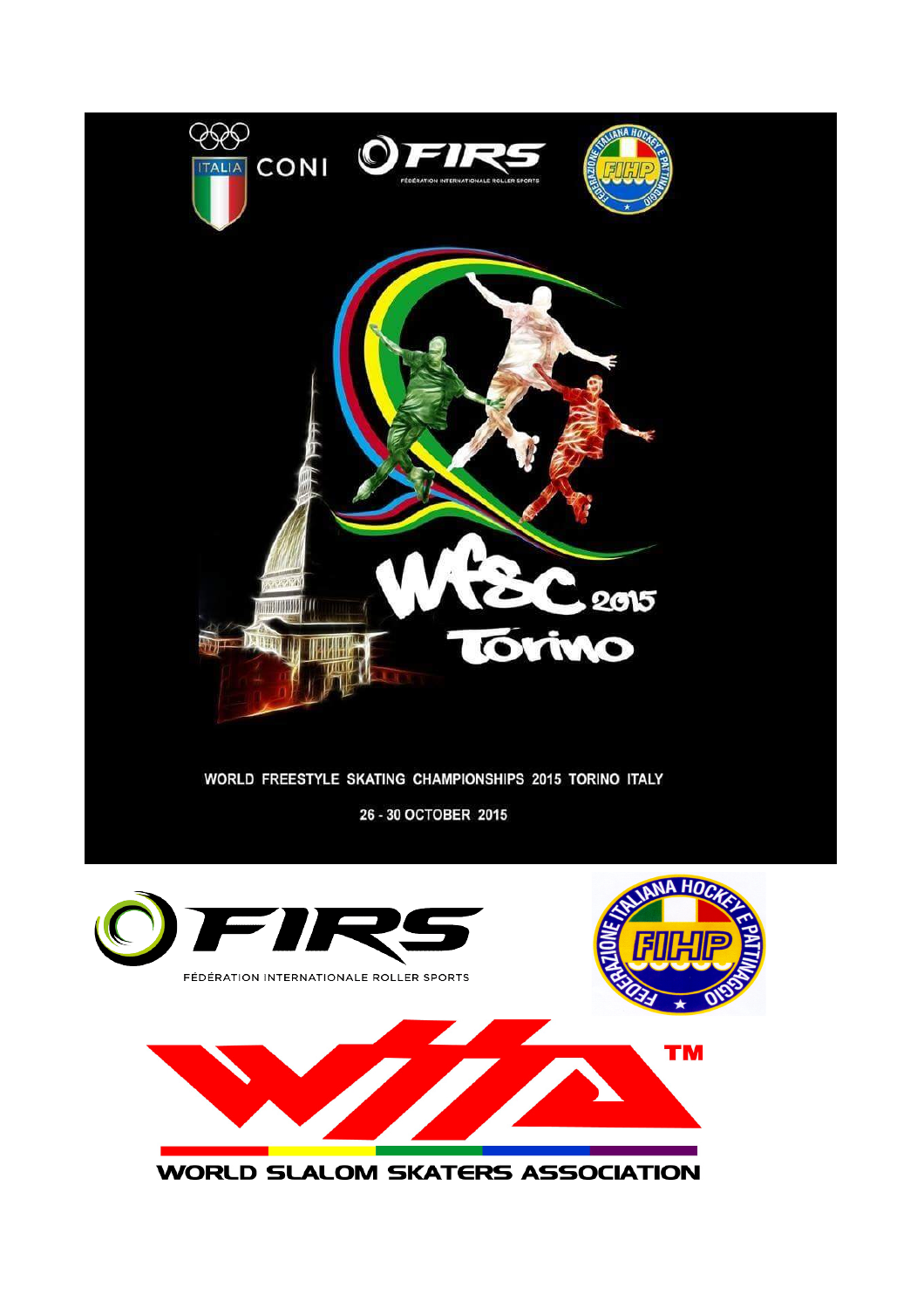## **World Freestyle Skating Championships 2015** Torino, Italy, 26-30 October 2015

| <b>Final Ranking Battle Junior Women</b> |                          |                                     |                |  |
|------------------------------------------|--------------------------|-------------------------------------|----------------|--|
| <b>Rank</b>                              | ID                       | <b>Name</b>                         | <b>Country</b> |  |
| 1                                        | 20411000864 Feng Hui     |                                     | <b>CHN</b>     |  |
| $\overline{2}$                           |                          | 21511203014 Bogdanova Sofia         | <b>RUS</b>     |  |
| 3                                        |                          | 20411101298 Guang Yu Xiang          | <b>CHN</b>     |  |
| 4                                        | 20671000895 Granjon Lily |                                     | <b>FRA</b>     |  |
| 5                                        |                          | 21461000984 Czapla Justyna          | <b>POL</b>     |  |
| 6                                        |                          | 21781102265 Chiu Yin-Hsuan          | <b>TPE</b>     |  |
| 7                                        |                          | 21511303652 Mokeeva Elena           | <b>GFR</b>     |  |
| 8                                        |                          | 20931202697 Moritoki Mika           | <b>JPN</b>     |  |
| 9                                        |                          | 21511304017 Bamatter-Rodriguez Olga | <b>RUS</b>     |  |
| 9                                        |                          | 21511304048 Grigorieva Ekaterina    | <b>RUS</b>     |  |
| 9                                        |                          | 21701405437 Romanos Blasco Patricia | <b>ESP</b>     |  |
| 9                                        | 20671202381 Bouquet Alix |                                     | <b>FRA</b>     |  |
| 13                                       |                          | 21911303708 Williams-Croft Casi     | <b>GBR</b>     |  |
| 13                                       |                          | 21811405820 Jinupunt Nichakarn      | THA            |  |
| 13                                       |                          | 21811101182 Mokkharat Lalida        | <b>THA</b>     |  |
| 13                                       |                          | 21511405424 Kogoyakova Darya        | <b>RUS</b>     |  |
| 13                                       |                          | 20931000962 Kawashima Natsuki       | <b>JPN</b>     |  |
| 13                                       |                          | 20911202856 La Volpe Laura          | <b>ITA</b>     |  |
| 19                                       | 21911405345 Lean Alice   |                                     | <b>GBR</b>     |  |
| 19                                       |                          | 21811404966 Fakthong Yanisa         | <b>THA</b>     |  |

| <b>1/6 Finals</b> |                          |                                     |            |                         |  |
|-------------------|--------------------------|-------------------------------------|------------|-------------------------|--|
| G <sub>1</sub>    |                          |                                     |            |                         |  |
| $\mathbf{1}$      | 20411000864 Feng Hui     |                                     | <b>CHN</b> | $\mathbf{1}$            |  |
| 12                |                          | 21511304048 Grigorieva Ekaterina    | <b>RUS</b> | $\overline{\mathbf{2}}$ |  |
| 13                |                          | 21911303708 Williams-Croft Casi     | <b>GBR</b> | 3                       |  |
| 24                | <b>XXX</b>               | XXX                                 | <b>XXX</b> | <b>XXX</b>              |  |
| G <sub>2</sub>    |                          |                                     |            |                         |  |
| 5                 | 20671000895 Granjon Lily |                                     | <b>FRA</b> | $\overline{2}$          |  |
| 8                 |                          | 21511303652 Mokeeva Elena           | <b>GER</b> | 1                       |  |
| 17                | 21911405345 Lean Alice   |                                     | <b>GBR</b> | 4                       |  |
| 20                |                          | 21811405820 Jinupunt Nichakarn      | THA        | 3                       |  |
| G <sub>3</sub>    |                          |                                     |            |                         |  |
| 4                 | 21511203014              | Bogdanova Sofia                     | <b>RUS</b> | $\mathbf{1}$            |  |
| 9                 |                          | 21511304017 Bamatter-Rodriguez Olga | <b>RUS</b> | $\overline{\mathbf{2}}$ |  |
| 16                |                          | 21811101182 Mokkharat Lalida        | THA        | 3                       |  |
| 21                | XXX                      | XXX                                 | XXX        | <b>XXX</b>              |  |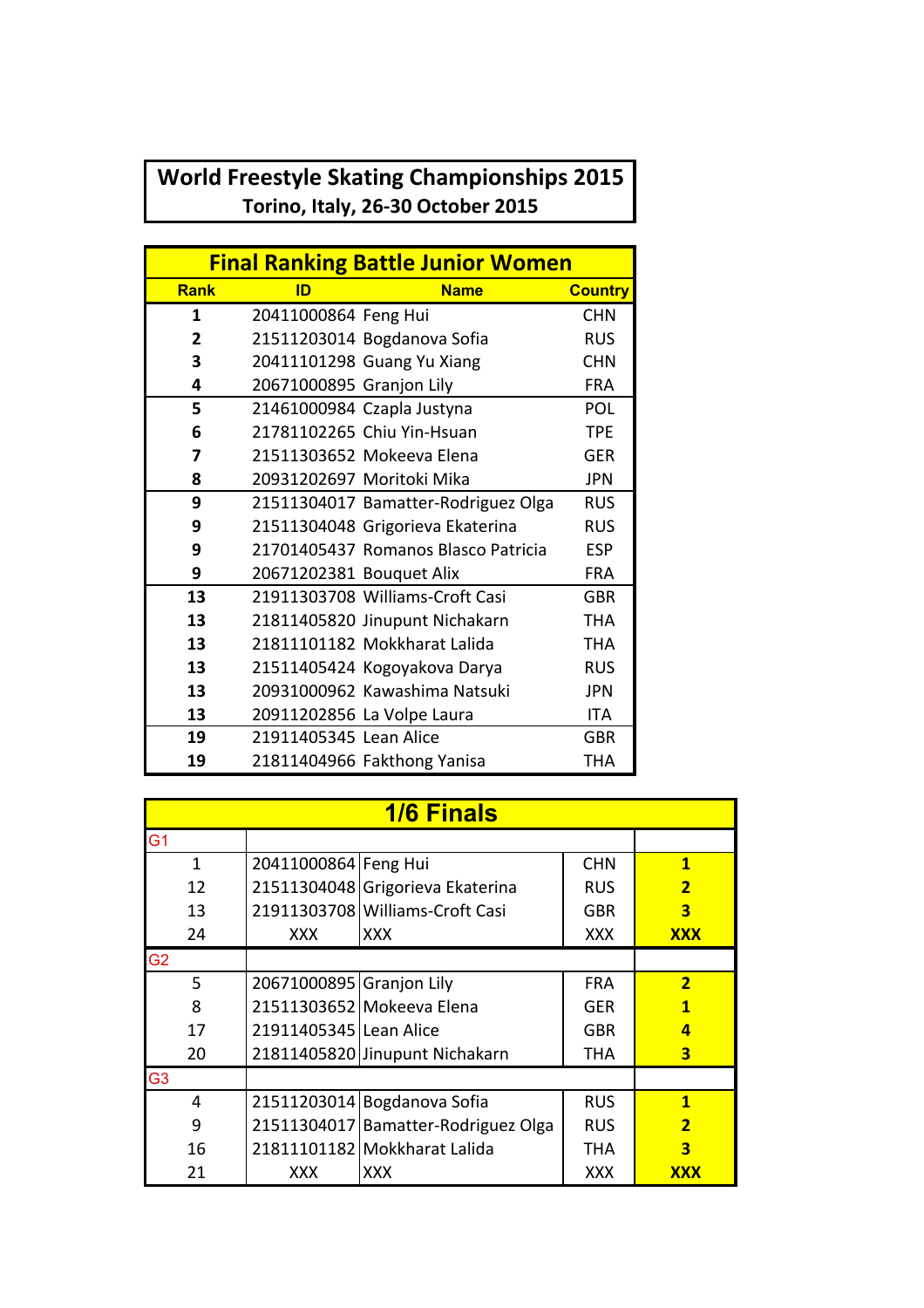| G4                    |                          |                                     |            |                         |
|-----------------------|--------------------------|-------------------------------------|------------|-------------------------|
| 3                     |                          | 21461000984 Czapla Justyna          | POL        | $\mathbf{1}$            |
| 10                    |                          | 21511405424 Kogoyakova Darya        | <b>RUS</b> | 3                       |
| 15                    |                          | 20931202697 Moritoki Mika           | <b>JPN</b> | $\overline{2}$          |
| 22                    | <b>XXX</b>               | <b>XXX</b>                          | <b>XXX</b> | <b>XXX</b>              |
| G5                    |                          |                                     |            |                         |
| 6                     | 20671202381 Bouquet Alix |                                     | <b>FRA</b> | $\overline{2}$          |
| 7                     |                          | 20411101298 Guang Yu Xiang          | <b>CHN</b> | $\mathbf{1}$            |
| 18                    |                          | 20931000962 Kawashima Natsuki       | <b>JPN</b> | $\overline{\mathbf{3}}$ |
| 19                    |                          | 21811404966 Fakthong Yanisa         | <b>THA</b> | $\overline{\mathbf{4}}$ |
| G6                    |                          |                                     |            |                         |
| $\overline{2}$        |                          | 21781102265 Chiu Yin-Hsuan          | <b>TPE</b> | $\overline{\mathbf{1}}$ |
| 11                    |                          | 20911202856 La Volpe Laura          | <b>ITA</b> | 3                       |
| 14                    |                          | 21701405437 Romanos Blasco Patricia | <b>ESP</b> | $\overline{2}$          |
| 23                    | <b>XXX</b>               | <b>XXX</b>                          | XXX        | <b>XXX</b>              |
| <b>Quarter Finals</b> |                          |                                     |            |                         |
| QF1                   |                          |                                     |            |                         |
| G1#1                  | 20411000864 Feng Hui     |                                     | <b>CHN</b> | $\mathbf{1}$            |
| G2#2                  | 20671000895 Granjon Lily |                                     | <b>FRA</b> | $\overline{2}$          |
| G3 #2                 |                          | 21511304017 Bamatter-Rodriguez Olga | <b>RUS</b> | $\overline{\mathbf{3}}$ |
| QF <sub>2</sub>       |                          |                                     |            |                         |
| G1#2                  |                          | 21511304048 Grigorieva Ekaterina    | <b>RUS</b> | 3                       |
| G3 #1                 |                          | 21511203014 Bogdanova Sofia         | <b>RUS</b> | $\mathbf{1}$            |
| G2 #1                 |                          | 21511303652 Mokeeva Elena           | <b>GER</b> | $\overline{2}$          |
| QF <sub>3</sub>       |                          |                                     |            |                         |
| G4#1                  |                          | 21461000984 Czapla Justyna          | POL        | $\overline{2}$          |
| G5#1                  |                          | 20411101298 Guang Yu Xiang          | <b>CHN</b> | $\mathbf{1}$            |
| G6 #2                 |                          | 21701405437 Romanos Blasco Patricia | <b>ESP</b> | $\overline{\mathbf{3}}$ |
| QF4                   |                          |                                     |            |                         |
| G6#1                  |                          | 21781102265 Chiu Yin-Hsuan          | <b>TPE</b> | $\mathbf{1}$            |
| G5 #2                 | 20671202381 Bouquet Alix |                                     | <b>FRA</b> | 3                       |
| G4 #2                 |                          | 20931202697 Moritoki Mika           | <b>JPN</b> | $\overline{2}$          |
|                       |                          | <b>Semi Finals</b>                  |            |                         |
| SF <sub>1</sub>       |                          |                                     |            |                         |
| QF1 #1                | 20411000864 Feng Hui     |                                     | <b>CHN</b> | $\mathbf{1}$            |
| QF2 #1                |                          | 21511203014 Bogdanova Sofia         | <b>RUS</b> | $\overline{2}$          |
| QF3 #2                |                          | 21461000984 Czapla Justyna          | POL        | $\overline{\mathbf{3}}$ |
| QF4 #2                |                          | 20931202697 Moritoki Mika           | <b>JPN</b> | 4                       |
| SF <sub>2</sub>       |                          |                                     |            |                         |
| QF1 #2                | 20671000895 Granjon Lily |                                     | <b>FRA</b> | $\overline{2}$          |
| QF2 #2                |                          | 21511303652 Mokeeva Elena           | <b>GER</b> | 3                       |
| QF3 #1                |                          | 20411101298 Guang Yu Xiang          | <b>CHN</b> | $\overline{1}$          |
| QF4 #1                |                          | 21781102265 Chiu Yin-Hsuan          | <b>TPE</b> | $\overline{\mathbf{4}}$ |